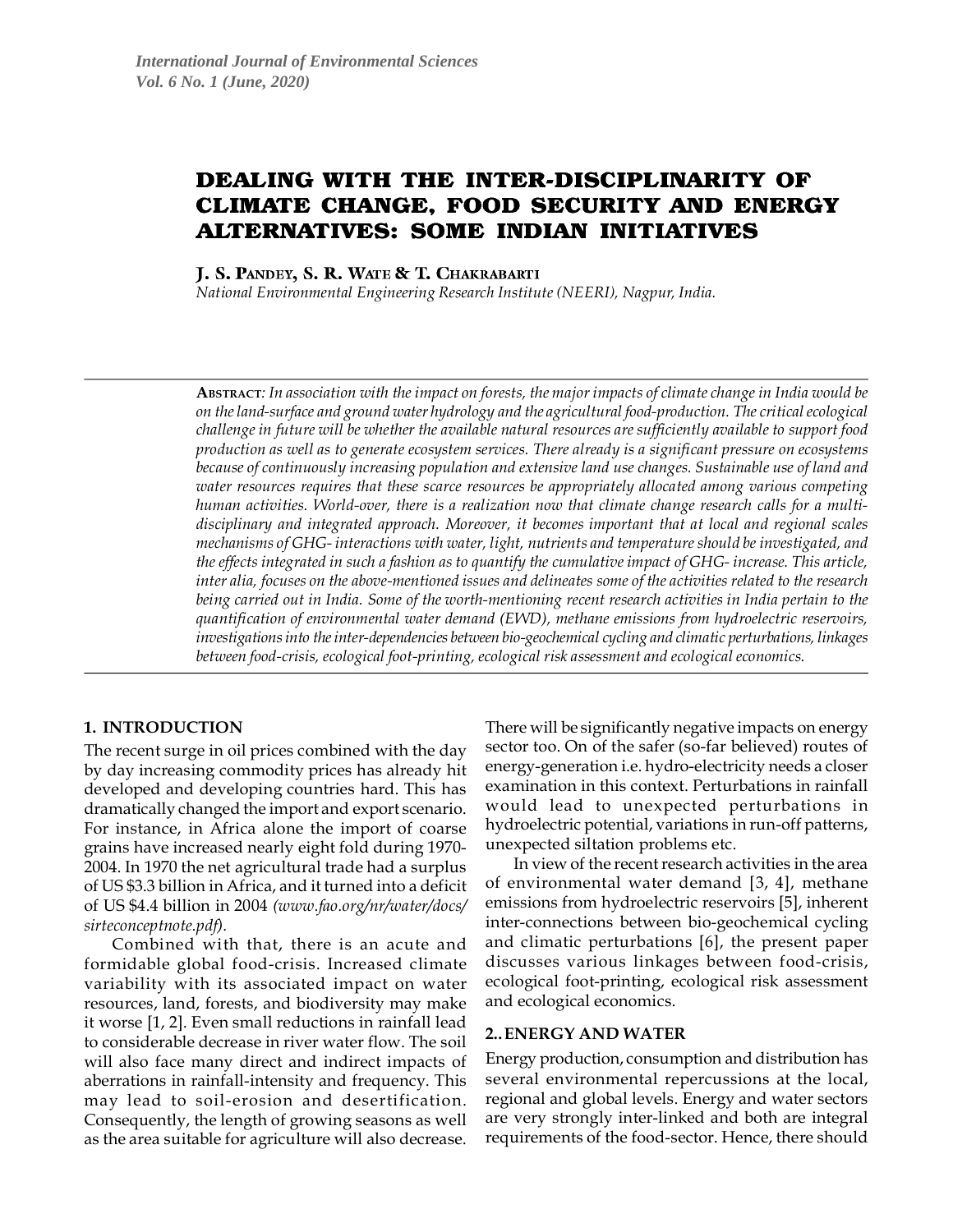$34$   $\blacksquare$ 

be an integrated management of water so as to serve the needs of energy and agriculture both, sectors which are dependent on it. Ultimately, it demands an integrated management of air, water and land resources. Therefore, one needs to comprehensively understand various local, regional and global (ecological) linkages between air, water and land environments [7].

## **3. BIO-FUELS AND FOOD PRICES**

In order to combat energy crisis, many countries have adopted the strategy of looking for alternative energy sources like bio-fuels etc. However, bio-fuels have their own environmental and economic implications. Since they promote monoculture, they have an adverse impact on agricultural productivity–and thus a negative impact on food-prices. Moreover, if the full emissions costs (like in refining and transporting) of producing the bio-fuels are taken into account, almost all the bio-fuels used today will cause more green house gas-emissions than conventional fuels. Cornbased ethanol almost doubles GHG-emissions over 30 years mainly as a result of land use changes. Cellulosic ethanol made in the US from switch-grass produces 50% more emissions than gasoline does *( se a t tle tim e s. nw sour ce.c om/ h tml/ na ti onwo rld/ 2004171188\_ethanol08.html).*

### **4. HYDROELECTRICITY AND AGRICULTURE**

The food crisis trap that threatens the globe is due not only to the lack of investment in the agricultural sector, but also to its vulnerability to climate changes reflected mainly through the undesirable perturbations in the frequency and amplitude of rainfall. Asian farming depends to a large extent on rainfall, which is not behaving normally for past many years. This fact increases its dependence on irrigation facilities and power (electricity) requirements-in other words, on hydroelectricity dams. However, recently hydroelectricity dams have themselves come under a thick cloud of controversies related to their potential for methane emissions. This issue is again dealt with in one of the subsequent sections, where we have stressed the need for developing local, regional and global emission factors [5] for green house gases (GHGs).

In addition to that we have the problems related to environmental degradation in terms of deforestation, desertification, air, water and soil pollution. As a result there is significant loss of biodiversity and decline in water quality and quantity. According to some of the IPCC (Intergovernmental Panel on Climate Change)– estimates, climate change can result in reducing crop yields by about 50% in many countries. There is a strong link between energy and food prices. Fluctuations in energy prices are bound to almost immediately result in unexpected fluctuations in food prices.

## **5. IMPACT OF ACID RAIN ON AGRICULTURE AND AQUACULTURE**

Acid rain is no longer just a local problem of urban areas, its impact has spread into pristine rural areas too [8]. It adversely affects both terrestrial and aquatic ecosystems [9]. In terrestrial ecosystems, these adverse impacts are generally manifested through effects like necrosis of the plant leaf, stomatal aberrations and clogging, root-decay, and the resultant decline in the vegetative productivity.

In aquatic ecosystems, these adverse effects result in the enhancement of species-mortality at different trophic levels (phytoplankton, zooplankton, and fish etc.) and are essentially the results of severe perturbations in nitrogen and phosphorus cycling, retardation in chlorophyll growth, and subsequent effects on feeding, respiration, and mortality of various higher-level species.

In view of global climatic changes and their environmental impacts, these perturbations in terrestrial and aquatic ecosystems need to be appropriately understood and quantified so as to take pragmatic environmental management decisions. This necessitates taking recourse to ecological systems analysis and ecological risk assessment. As far as ecological risk assessment (ERA) is concerned, there are only few models available in literature, which simultaneously include terrestrial as well as aquatic ecosystems for treatment and analysis. An integrated ecological risk assessment model must include the most essential physical, chemical, and biological parameters representing various physico-chemical and biological processes at air-water, air-land, and land-water interfaces. Some attempts in this direction are already being made in India [7].

# **6. ECOLOGICAL FOOT-PRINTING AND ECOLOGICAL ECONOMICS**

Together with the environmental and ecological risks, the other significant danger that faces us today is galloping population growth combined with food and material requirements, which are growing enormously day by day and, in turn, are causing substantial problems regarding the management of air, land and water.

The sustainability of our future society is directly proportional to the rationality it adopts in the use of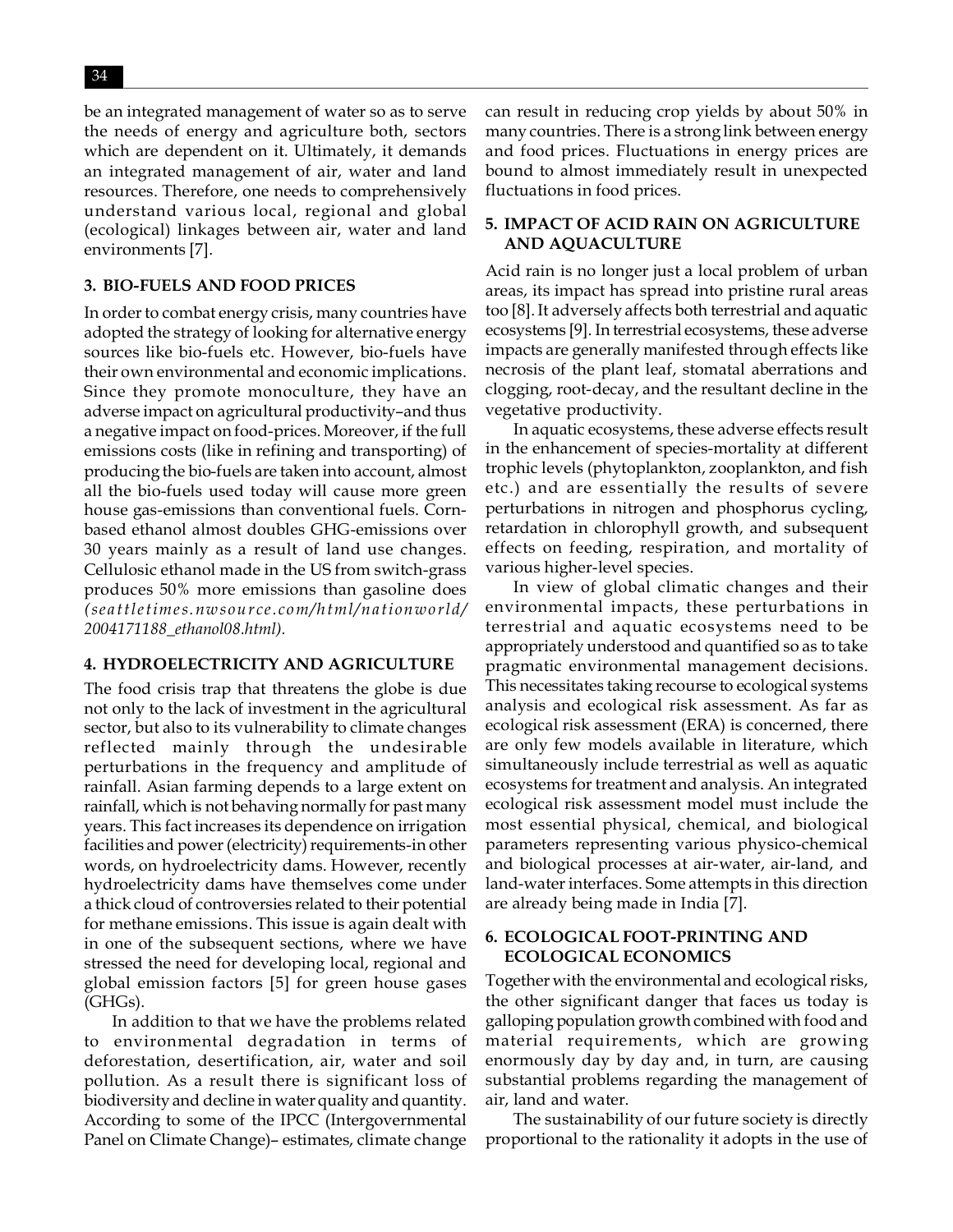natural resources. The most important need of the hour today is to evolve a sound understanding of ecology and economy, and to integrate them in such a manner as to ensure sufficient feed-back controls, which finally help ecosystems in enhancing their selfrectifying capacity. Ecological Foot-printing (EF) is one such example of integration between ecology and economics [10-13]. The basic premises on which EF is based can be summarized as follows :

- Every individual, process, activity, and region has an impact on the earth. And these impacts (due to resource use and wastegeneration) can be quantified in terms of biologically productive area.
- Consumption patterns as well as wastegeneration-potentials can be estimated in terms of the land-area needs for different human ecosystems.
- Estimates for biological productivity of these systems can also be worked out as ecosystems' supportive (resource-utilization) and assimilative (pollution-sink) capacities.

As far as ecological wealth of any region is concerned, it depends on two important factors : one accrues because of the ecological-goods the ecosystems in the region contain and the other one is due to the ecological-services they provide. Wetlands happen to be such important ecosystems, as provide a suitable link between terrestrial and aquatic ecosystems, and thus have a significant and sensitive ecological role especially in terms of bio-geo-chemical cycling of carbon, nitrogen, phosphorus and sulfur etc.

### **7. DEVELOPMENT OF LOCAL, REGIONAL AND GLOBAL GHG-EMISSION-FACTORS**

Reservoirs and hydroelectric dams need a closer analysis of the impacts due to dams, both in terms of GHG-emissions and the uncertainties associated with estimation. Which emissions to count as net emissions and how to deal with the emissions of  $CO_2$  and  $CH_4$ when they occur at different periods are some of the pertinent issues. The net emissions are the emissions which take into account all the sources as well as sinks of GHGs in the watershed. These emissions may differ significantly from one geographical region to another and depend, inter alia, on temperature, wind speed, solar radiation, physico-chemical water quality parameters, adjacent biospheric composition and several dam operating conditions as well as the age of the reservoir. In addition, there may be diurnal, seasonal and annual variations too. Moreover, the main scientific debate at the moment is centered

around the uncertainties associated with extrapolating emissions measured at selected parts and selected intervals of time.

Thus, there is a strong need for developing regionspecific spatio-temporal emission-factors (functions). This will not only reduce the spatial uncertainties but also the uncertainties associated with diurnal, seasonal and annual variations. Recently, we have made some attempts in this direction. It is pertinent to mention here that development of such emission factors for GHGs is an important requirement under IPCC guidelines.

#### **8. CONCLUSION**

A vital area for technology development and interventions is land resource management or in other words an effective and pragmatic land-use planning. These technology-interventions should be aimed at more effective capture and infiltration of rainwater, recharge of groundwater, soil-moisture-retention and environmentally benign management and harvesting of run-off water for various energy-related options [14-15]. Future studies must be able to address the following:

- In view of the food-crisis looming large all over the globe and continuously rising commodity prices, there is a strong need for assessing the challenges faced by the agricultural sector and to look into the strong linkages between energy-sector and climate change.
- In order to have food-security and stability in the prices of food items one has to look into the factors like population migration from rural areas to urban areas. The trends of urbanizations have to be properly managed and appropriately oriented.

#### *References*

- IGBP., Global change: Reducing Uncertainty (International Geosphere Biosphere Programme). *The Royal Swedish Academy of Sciences,* Stockholm, Sweden, 1992, pp. 11– 13.
- Adger, W. N., Arnell, N. W. , Tompkins, E. T. (2005), "Successful Adaptation to Climate Change Across Scales", *Global Environmental Change,* 15, 77-86.
- Shields, J., Good, R. (2002), "Environmental Water in a Regulated River System: The Murrumbidgee River Planning Approach to the Determination of Environmental Needs", *Water Science and Technology,* 45, 241–249.
- Pandey Jai S., Devotta, S. (2006), "Assessment of Environmental Water Demands (EWD) of Forests for